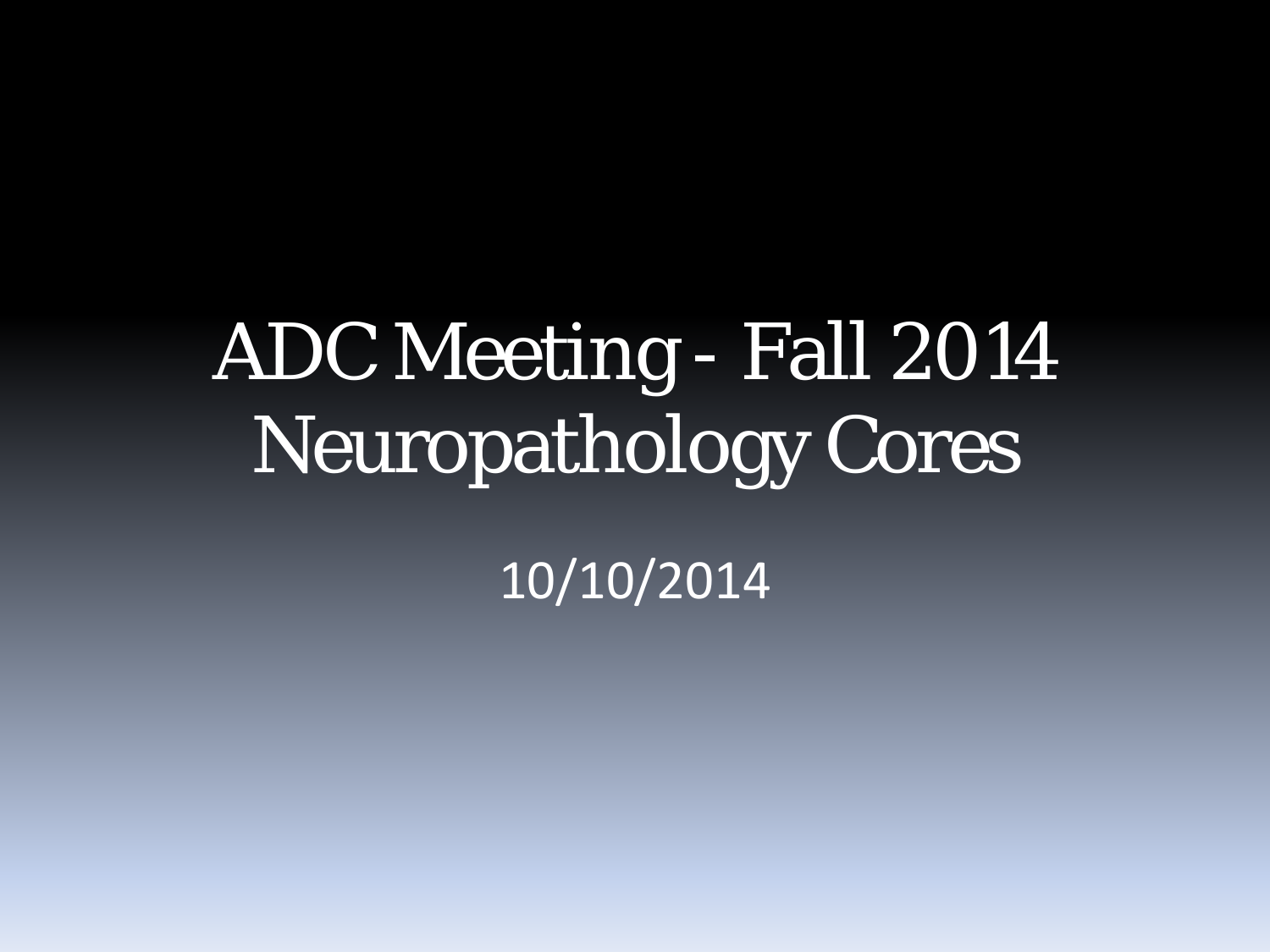## Neuropathology Cores: 2013-14

#### Accomplishments

Revisions and introduction of:

- NACC Neuropathology Form Version 10
- NACC Neuropathology Coding Guidebook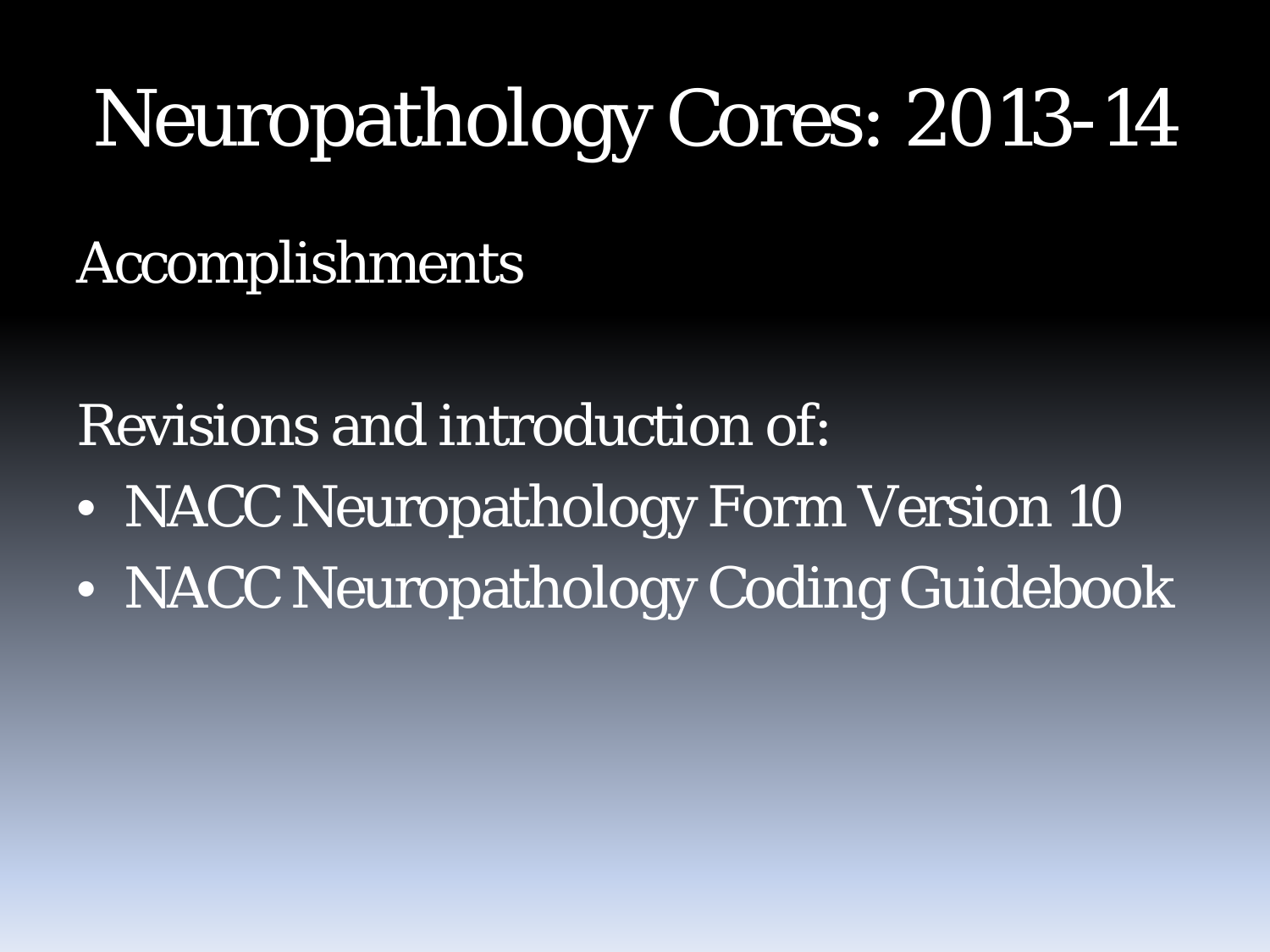### Neuropathology Cores Steering Committee

Eileen Bigio, MD Nigel Cairns, PhD Julia Kofler, MD Thomas Montine, MD, PhD Peter Nelson, MD, PhD Julie Schneider, MD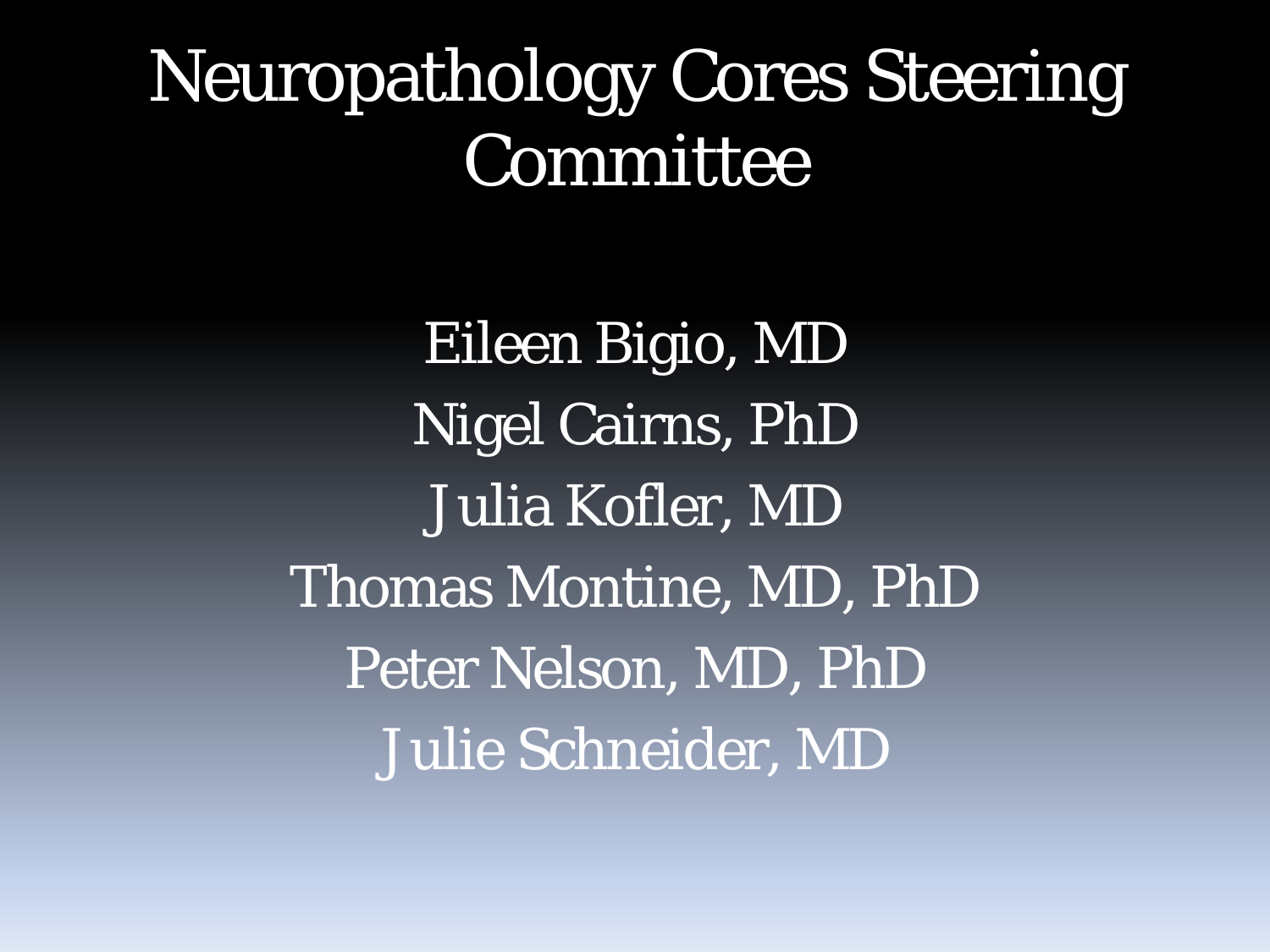#### NACC 2013-2014

Neuropathology Form V 10, Guide Book, Data Template, and Data Element Dictionary

> Walter A. Kukull, PhD, Director Lilah Besser Elizabeth Robichaud Kate Heller Sarah Monsell Duane Beekly Computing group: George Thomas Mark Bollenback Joylee Wu Janene Hubbard Mary Jacka Maggie Dean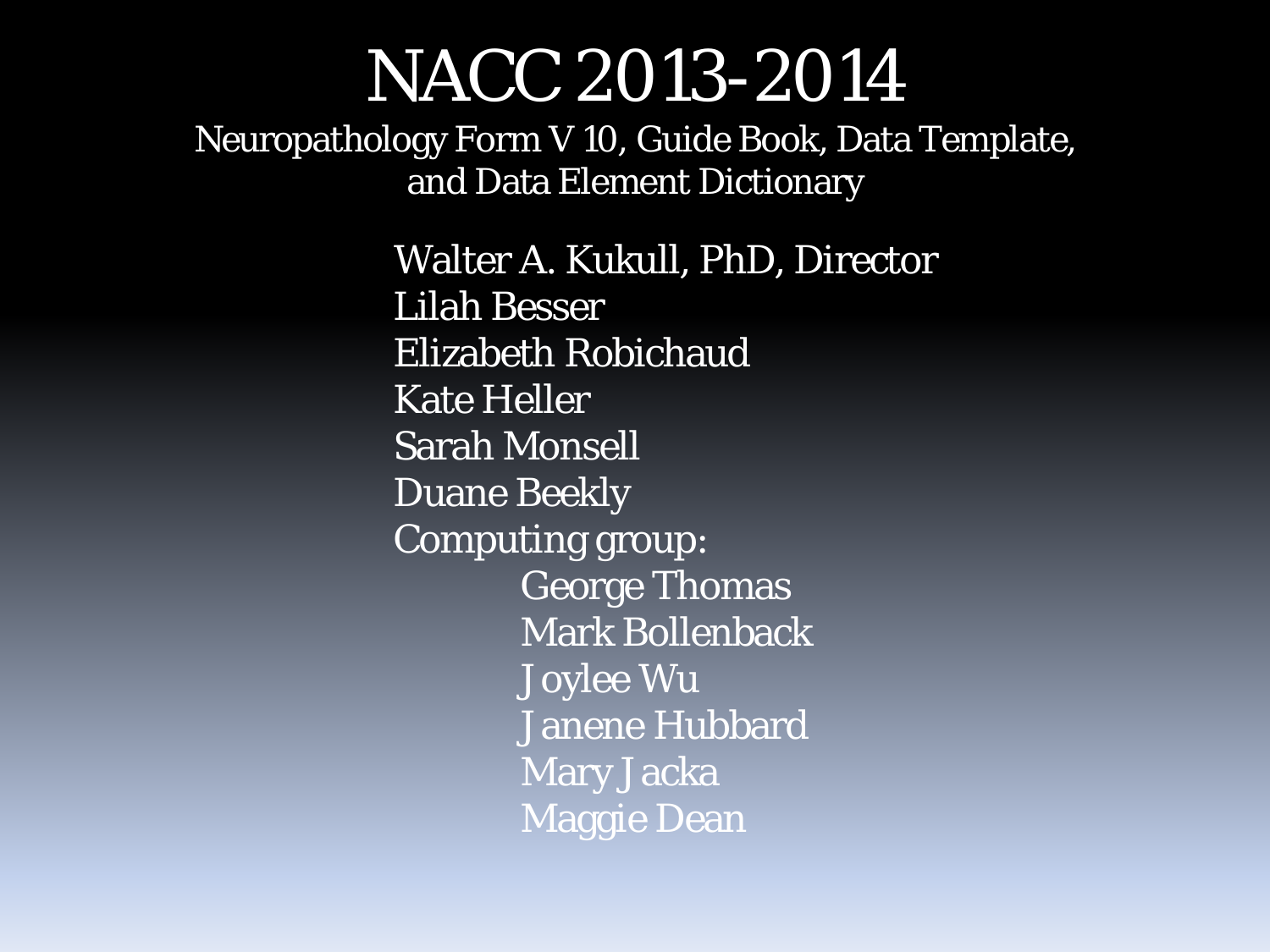## ADC Meeting 2014 Neuropathology Cores Agenda

- 18:00 Introduction
- 18:05 NACC Update Walter Kukull
- 18:15 ADNI and DIAN Neuropathology Core Update Nigel Cairns
- 18:30 Scientific Symposium: Biomarker (Neuroradiology) -Neuropathology Correlations Vascular diseases - Randy Woltjer Alzheimer disease – Milos Ikonomovic
- 19:30 NIA-AA Neuropathologic Criteria Performance characteristics Thomas Montine
- 20:00 New business:

NP Form Version 10. Operational Q/A – Julie Schneider NP Cores Steering Committee Rotation **Other business**